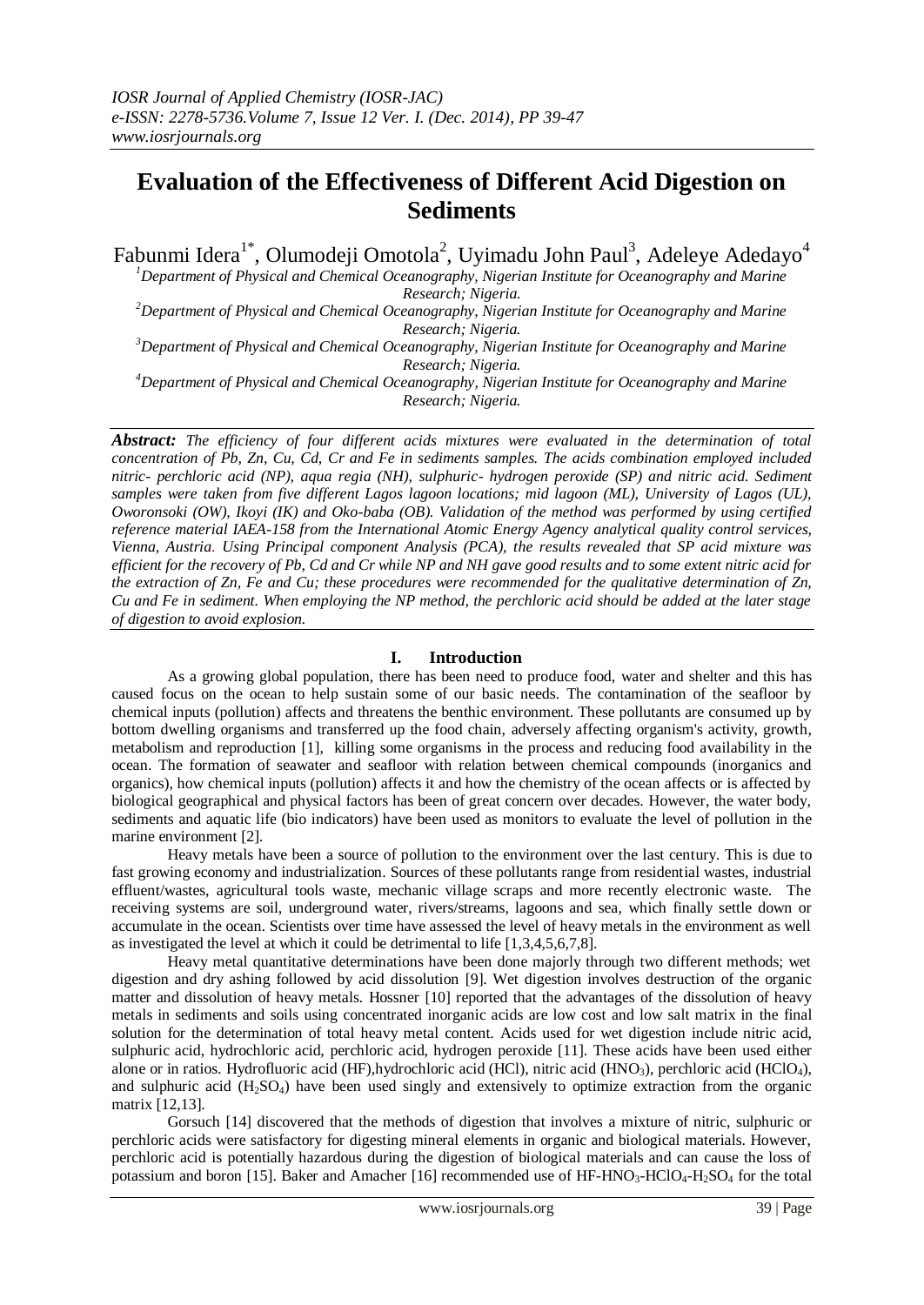analysis of Cd, Cu, Ni, and Zn in soils, but this was modified by Burau  $[12]$  by replacing  $H_2SO_4$  with HCl. This is because Pb precipitates with  $H_2SO_4$  in solution. The above methods have however been shown not to completely dissolve silicate, but they are sufficiently good to attack and dissolve heavy metals bound to soil. It was reported by Stephen P. et al. [17] that using aqua regia and block digesters, digestion is faster, more economical and can be very simply modified to suit different types of soil. Aqua regia (ratio 3:1 or 4:1 v/v) has been said to extract effectively trace metals in sediments [18]. Sastre et al. [19] stated that nitric acid digestion was an optimum method for estimating heavy metal content in soil samples with high organic matter content, being superior to microwave-assisted and aqua regia digestions.important compost constituents [20]. Heavy metals in the silicate mineral require digestion with hydrofluoric acid (HF) and strong acids. However, the use of HF in routine laboratories is not recommended, as it is highly corrosive and difficult to handle.

Numerous studies have succeeded in improving methods for proper extraction of chosen elements. The objectives of our study are twofold. First, we aim to evaluate and recommend the most appropriate acids mixture for the dissolution of marine sediments in determination of specific heavy metals content. This has resulted in suggesting simple, rapid, reliable and accurate method for the preparation of large numbers of marine sediment samples. Second, we determine the total concentration of the heavy metals obtained from acid digestion mixtures, to know the level of pollution of Lagos Lagoon. We hence discuss the extent of heavy metal pollution around the highly populated locations of Lagos Lagoon. The overall objective of the study is to evaluate and recommend the most appropriate digestion method for determining Pb, Zn, Cu, Cd, Cr and Fe in sediments from various sites putting into consideration the above advantages.



**II. Materials and Methods**

**2.1 Study Area**

**Figure 1: Map of the study area.**

Fig. 1 above shows the sampling stations on Lagos Lagoon while Table 1 below recorded the coordinates and approximate depth for each sampling station respectively. Lagos Lagoon has estimated area of 150.56 km². Lagos Lagoon receives a number of important large rivers, namely: Yewa, Ogun, Osun and Ona [21]. The brackish water lagoon surrounds the Lagos Island and empties at Lagos harbour into the Atlantic Ocean. Lagos is located on the western side of Nigeria and has in size 3,577 sq. km with a maritime shoreline of about 180 km as its southern border. The Lagos Lagoon is generally shallow in most parts with the exception of some dredged parts (depth >10 m), notably in the Lagos harbour. Lagos Lagoon ecosystem serves as a source of affordable protein in term of sea foods and means of transportation for the local populates living around it. It has been reported that the discharge of urban and industrial wastes into the Lagos Lagoon have resulted in a significant depletion of its coastal terrain and negative impact on the brackish water [22,23].

Sediment samples were taken from five different Lagos lagoon locations; mid lagoon (ML), University of Lagos (UL), Oworonsoki (OW), Ikoyi (IK) and Oko-baba (OB). Sediments were collected via grab sampler, placed in nylon bags and freeze dried. The sediment samples vary from clayey, sandy and loamy textures. The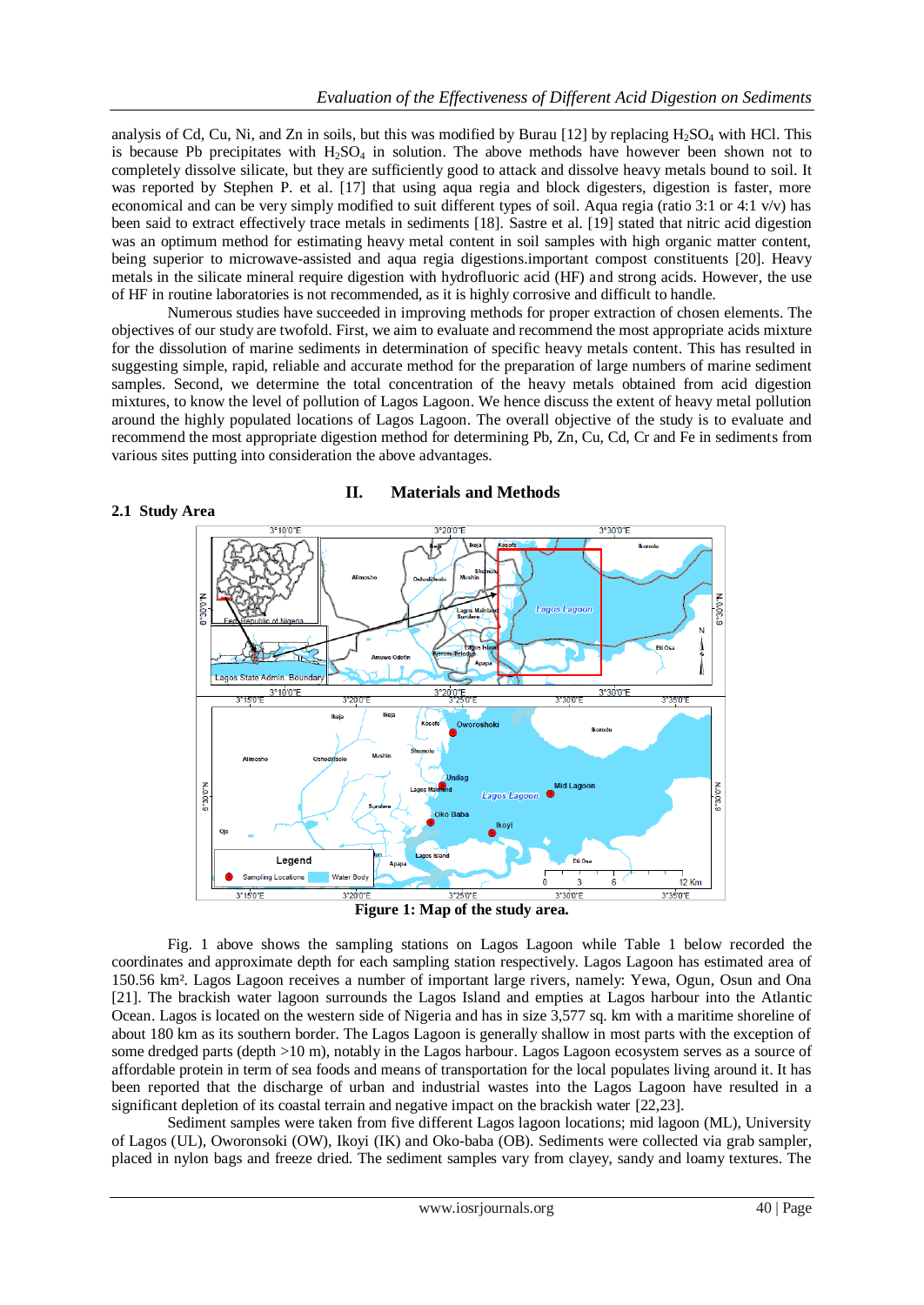sediment samples were decomposed using four different acids and subsequently boiled on a hot plate of about  $100^{\circ}$ C.

| rabic re-rinc state, stations, their coordinates and approximate depth. |                                     |                       |  |  |  |
|-------------------------------------------------------------------------|-------------------------------------|-----------------------|--|--|--|
| <b>LOCATION</b>                                                         | <b>COORDINATES</b>                  | APPROXIMATE DEPTH (m) |  |  |  |
| <b>OWORONSOKI</b>                                                       | N 06°32.961"<br>E 003°24.532"       | 0.40                  |  |  |  |
| OKO BABA                                                                | N 06°28.800"<br>E 003°23.468"       | 1.25                  |  |  |  |
| <b>UNILAG</b>                                                           | N06°30'479"<br>E003°24'024"         | 1.50                  |  |  |  |
| <b>MID LAGOON</b>                                                       | N 06°30.770"<br>E 003°28.212"       | 4.20                  |  |  |  |
| <b>IKOYI</b>                                                            | N <sub>0628.209</sub><br>E00323.872 | 2.40                  |  |  |  |

**Table 1: The study stations, their coordinates and approximate depth**

#### **2.2 Reagents**

All reagents and acids used were of high purity and analytical grade supplied by BDH laboratory supplies England.

Stock standard solutions of the elements were obtained from standard inorganic ventures, USA. Serial dilutions were made with de-ionized double-distilled water in order to prepare working solution.

## **2.2.1 Nitric acid digestion method (N)**

One gram each of sample was placed in a 250ml conical flask and  $10<sub>m</sub>$  HNO<sub>3</sub> was added, the sample was heated for about 45mins. 10ml of  $HNO<sub>3</sub>$  was then added and heated at a constant temperature of about 120°c until a clear solution was obtained and the volume was reduced by evaporation to about 5mls. The flask was cooled at room temperature and the mixture was filtered through a 0.45-μ Millipore membrane filter paper transferred quantitatively to a 50ml volumetric flask by adding de-ionized and double-distilled water.

## **2.2.2 Aqua-regia digestion method (NH)**

This method was partly modified from that of ISO 11466 [24]. 1.0 g each of sample was treated with 15 ml HCl and 5 ml HNO<sub>3</sub> (ratio 3:1). The sample was then heated on a hot plate with the temperature gradually increased until decomposition was complete and volume reduced by evaporation to about 5ml. The samples were filtered, washed with de-ionized and double-distilled water, transferred quantitatively to a 50 ml volumetric flask.

#### **2.2.3 Sulphuric acid- Hydrogen peroxide digestion method (SP)**

Jones and Case [25]'s approach was adopted. 1g each of sediment sample was weighed into a conical flask. 7ml of concentrated  $H_2SO_4$  was added. The mixture was allowed to stand for 45mins at room temperature. 7ml of 30% H<sub>2</sub>O<sub>2</sub> was added to the sample and heated on a hot plate for about 45mins. The mixture was allowed to cool at room temperature and  $2ml$   $H<sub>2</sub>O<sub>2</sub>$  was added and the mixture further heated gradually. The mixture was removed when the solution was clear and volume was about 5ml. Following cooling, the mixture was filtered through a 0.45-μ Millipore membrane filter paper transferred quantitatively to a 50ml volumetric flask by adding de-ionized and double-distilled water.

#### **2.2.4 Nitric-perchloric acid digestion method (NP)**

One gram each of sample was weighed into a conical flask and 10ml concentrated HNO<sub>3</sub> was added. The mixture was boiled at a constant temperature for about 45mins. After cooling, 5ml of 70% HClO<sup>4</sup> was added and the mixture further boiled to release white fumes. After cooling 20ml distilled water was added and heated until a clear solution was obtained [26]. At room temperature, the mixture was filtered through a 0.45-μ Millipore membrane filter paper transferred quantitatively to a 50ml volumetric flask by adding de-ionized and double-distilled water.

#### **2.3 Quality control**

Validation of the method presented in this study was performed by standard reference material from the International Atomic Energy Agency (IAEA-158), analytical quality control services; Vienna, Austria was digested using the four different digestion methods. This was done as a reference for quality control and assurance of the different methods; nitric acid method (SN), aqua regia method (SNH), nitric-perchloric acid method (SNP) and sulphuric acid- hydrogen peroxide method (SSP).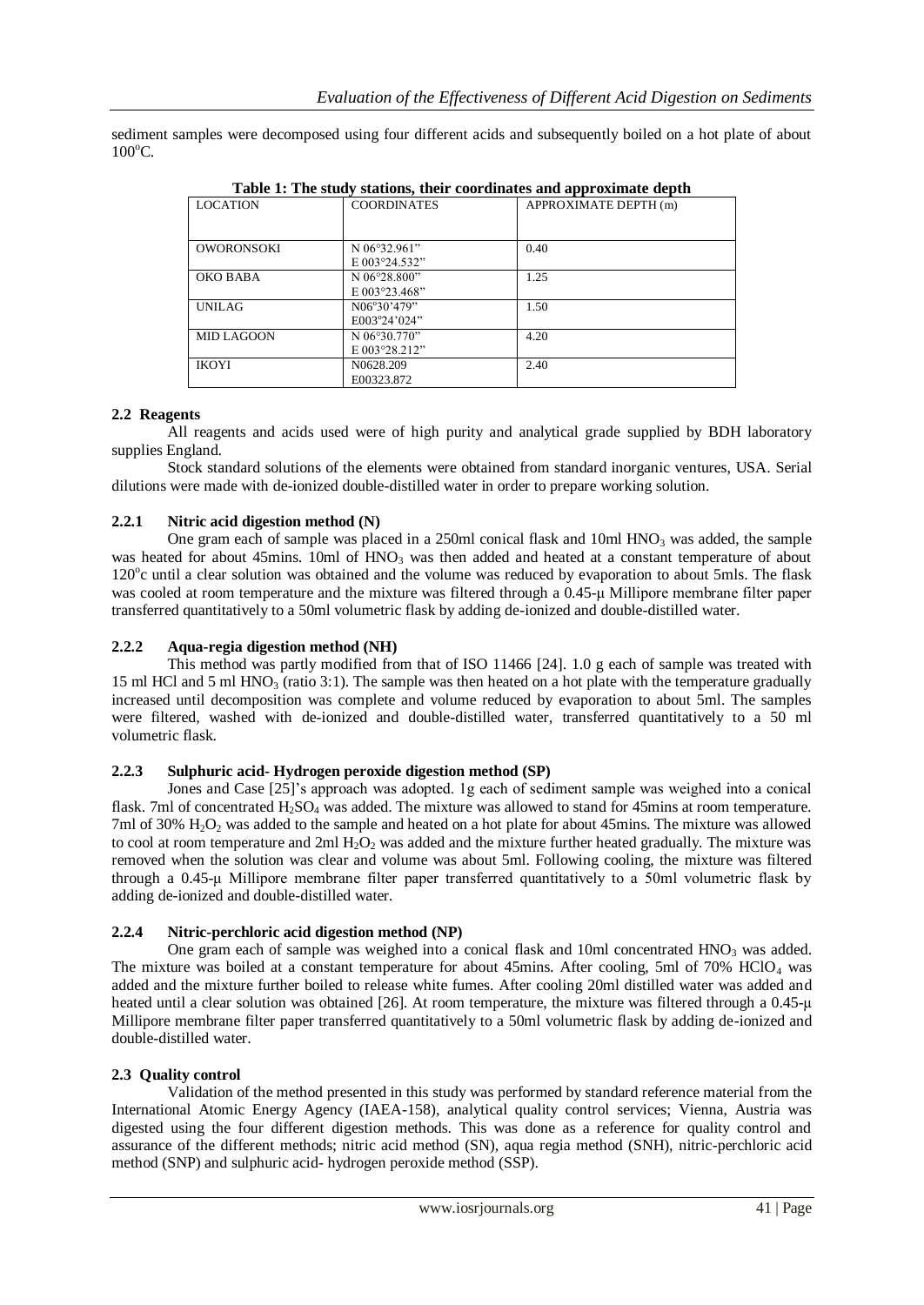#### **2.4 Instrumentation**

An Agilent Atomic Absorption Spectrometer model 240A was used for the determination of all the elements after successive dissolution, decomposition and made up to the 50ml mark in a volumetric flask. Simultaneous background corrections were made using a deuterium lamp.

#### **III. Results and Discussion**

Fig. 2 shows percentage recoveries of heavy metals in standard reference material IAEA-158 by four digestion methods described above. The standard deviation of replicated standard samples was less than 2%. The concentrations of heavy metals are expressed as milligram/Kilogram (mg/Kg) of dried sediment. The recoveries of Pb, Zn, Cd, Cu, Cr and Fe ranged from 74-104% for Pb, 88-99% for Zn, 87-123% for Cd, 78-90% for Cu, 95-108% for Cr and 65-108% for Fe. The recovery of Zn and Cu were similar as they are said to have similar behaviours in soil [27] with the lowest percentage recovery of 78-99%. The best recoveries were found in Cd which ranged from 87-123% for the digestion methods. The measured values were within 1% of accepted values.



**Figure 2: Percentage (%) recovery analysis of heavy metals content in standard reference material**

The mean values and standard deviations of the total content of heavy metals in sediment determined by the different digestion methods are shown in Table 2. The data showed levels of heavy metals in sediment at different points of the Lagos lagoon; Mid-lagoon (ML), Unilag (UL), Oworonsoki (OW), Ikoyi (IK) and Oko-Baba (OB).

For Pb, it was observed that the SP acid mixture gave the highest extraction for the entire sampled sites. Although  $H_2SO_4$  has been said to reduce the sensitivity of metal detection since it precipitates metals [12,28,29], the reverse was the case for this study. Simpson et al. [30] reported that in anthropogenically metal contaminated sulphide enriched estuarine sediments, Pb and Zn contaminants might not occur as metal sulphides but metal powder oxides. Stum and Brauner [31] also explained that in oxygenated seawater, Pb occurred predominantly as carbonates of inorganic species. The relative affinity of soil for various heavy metals was said to increase in order Ni<Zn<Cd<Cu<Cr<Pb [27]. This emphasises the effectiveness of the strongest oxidizing acid mixture SP used in this study for the extraction of Pb. NP extraction was the next preferred acid mixture, although the values were lower compared to that of SP acid mixture, its values were higher than that of nitric acid and NH. This shows that for effective release of Pb, the use of a strong oxidizing acid mixture must be employed.

In this study, all sediments decomposed with acid mixture sulphuric acid and hydrogen peroxide (SP) gave good extraction of Cd concentration. Earlier investigation supports the efficiency of SP acid mixture in the determination of Cd, which reveals that Cd bond to acid volatile sulphur can be liberated rapidly as a result of aeration of sediment and elevated oxygen [32,33]. Due to the high oxidizing quality of hydrogen peroxide, Cd is oxidized to soluble CdSO<sup>4</sup> during aerobic extraction [34]. Based on this result, aqua regia (NH) predominantly gave a lower extraction in the determination of Cd followed by nitric acid (N) extraction. Zeng et al. [28], presented similar results in the digestion methods for total heavy metals in sediment and soil, which revealed that the total mean Cd content of sediments digested by NH method was lower compared to other acid mixture digestion.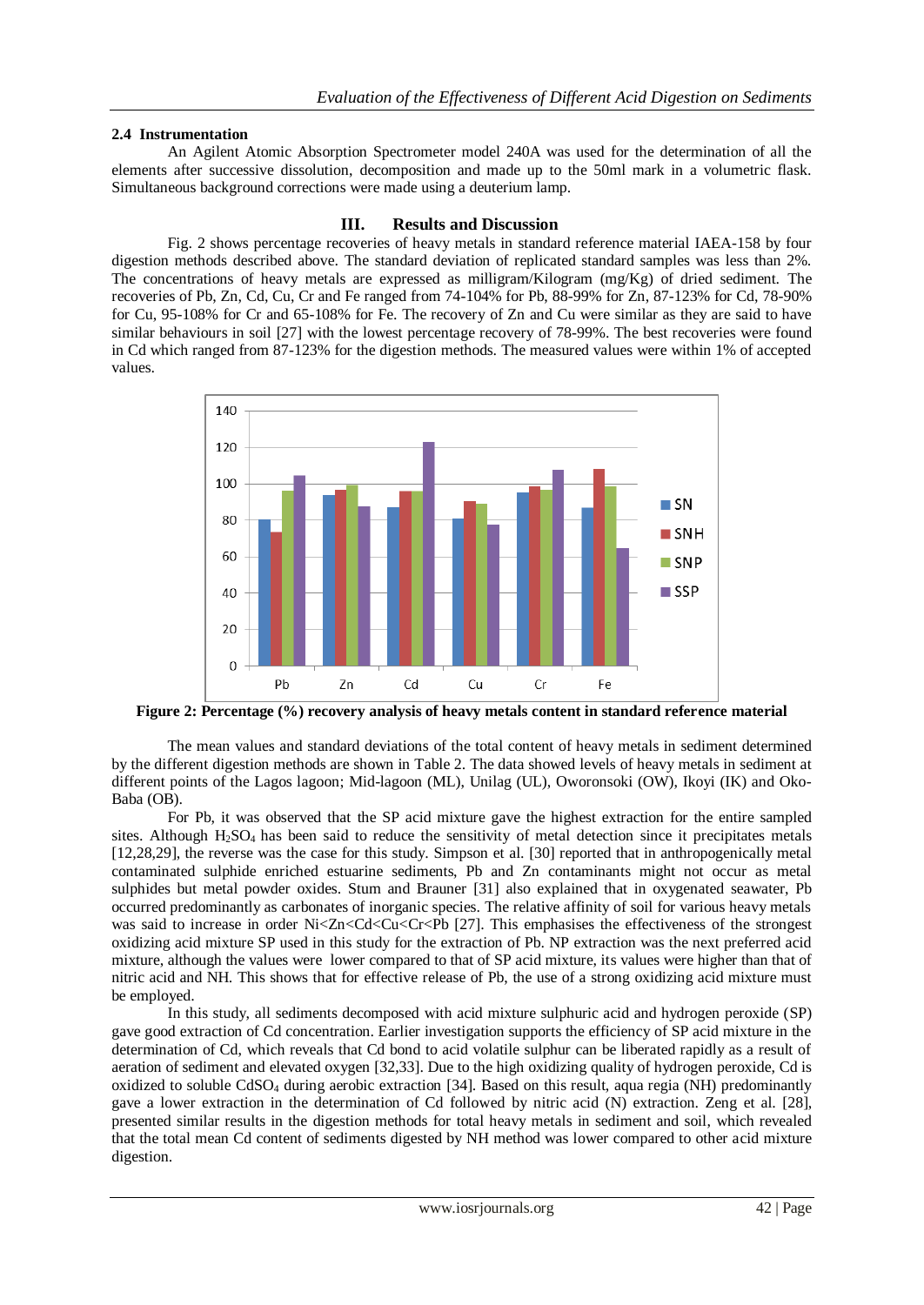From the plot below (Fig. 3) nitric acid, NH and NP acid mixtures were good for the extraction of Zn. Although all the acid mixtures showed high extraction of Zn concentration from the sampled sites, however, it cannot be clearly determined the method that best determines Zn. Thalita [35] showed that EPA 3050 and EPA 3051A presented the highest recovery of Pb and Zn for most residues. Also Nemati et al. [36] reported that microwave assisted EPA 3015A is most recommended for determination of Zn. Adsorption density of heavy metals is said to increase in order of Pb<Cu<Zn which shows that adsorption behaviour of Cu and Zn is very much similar in terms of maximum adsorption capacity [27]. Morillo et al. [37] reported that Zn metal has the greatest mobility. Large amount of these element are present in the acid soluble fraction.

|             | Pb                  | Zn                   | Cd                | <b>Cu</b>          | $_{\rm Cr}$        | Fe                   |
|-------------|---------------------|----------------------|-------------------|--------------------|--------------------|----------------------|
| <b>MLN</b>  | 14.035±0.001        | $104.845 \pm 0.0010$ | $3.55 \pm 0.0004$ | $22.25 \pm 0.0001$ | $7.95 \pm 0.0002$  | $1182.5 \pm 0.0006$  |
| <b>MLNH</b> | $2.86 \pm 0.0001$   | 39.125±0.0006        | $2.6 \pm 0.0007$  | $38.75 \pm 0.0001$ | $7.5 \pm 0.0004$   | $1443 \pm 0.0009$    |
| <b>MLNP</b> | $21.87 \pm 0.0004$  | $33.66 \pm 0.0004$   | $4.3 \pm 0.0023$  | $28.5 \pm 0.0001$  | $12.35 \pm 0.0001$ | $1465.5 \pm 0.0004$  |
| <b>MLSP</b> | $67.535 \pm 0.0058$ | $30.38 \pm 0.0009$   | $9.1 \pm 0.0004$  | $10\pm0.0001$      | $26.05 \pm 0.0001$ | $2601+0.0006$        |
| <b>ULN</b>  | 32.005±0.0005       | 130.07+0.0014        | $3.75 \pm 0.0003$ | $17.95 + 0.0002$   | $53.35+0.0001$     | 39010+0.0030         |
| <b>ULNH</b> | $30.24 \pm 0.0005$  | 140.935±0.0007       | $4.5 \pm 0.0004$  | $19.25 \pm 0.0001$ | $62.4 \pm 0.0004$  | $40458.5 \pm 0.0029$ |
| ULNP        | $46.035 \pm 0.0003$ | 148.07±0.0002        | $5.55 \pm 0.0007$ | $21.55 \pm 0.0001$ | $68.35 \pm 0.0004$ | 41564±0.0024         |
| <b>ULSP</b> | $67.94 \pm 0.0004$  | 70.43±0.0002         | $8.45 \pm 0.0004$ | $10.15 \pm 0.0001$ | $59 \pm 0.0002$    | $10091 \pm 0.0006$   |
| <b>OWN</b>  | $19.85 \pm 0.0006$  | $63.815 \pm 0.0005$  | $5.65 \pm 0.0005$ | $6.7+0.0001$       | $34.8 \pm 0.0003$  | $26047 + 0.0023$     |
| <b>OWNH</b> | $19.125 \pm 0.0003$ | $113.69 \pm 0.0013$  | $4.55 \pm 0.0004$ | $13.65 \pm 0.0001$ | $48.85 \pm 0.0004$ | 36478±0.0019         |
| <b>OWNP</b> | $35.435 \pm 0.0007$ | 110.455±0.0008       | $7.05 \pm 0.0002$ | $13.35 \pm 0.0001$ | $57.2 \pm 0.0001$  | 38036±0.0029         |
| <b>OWSP</b> | 94.625±0.0002       | 75.825±0.0008        | $11.3 \pm 0.0006$ | $9.4 \pm 0.0001$   | $96.15 \pm 0.0002$ | 34510.5±0.0008       |
| <b>IKN</b>  | $14.83 \pm 0.0003$  | $36.135 \pm 0.0003$  | $5.25 \pm 0.0002$ | $2.2 \pm 0.0001$   | $37.4 \pm 0.0001$  | $13997 \pm 0.0016$   |
| <b>IKNH</b> | $6.55 \pm 0.0013$   | $35.635 + 0.0003$    | $2.85 \pm 0.0037$ | $2.35 \pm 0.0001$  | $42.5 \pm 0.0001$  | 17091.5±0.0016       |
| <b>IKNP</b> | $11.145 \pm 0.0022$ | 25.485±0.0002        | $4.8 \pm 0.0001$  | $1.45 \pm 0.0001$  | $36.55 \pm 0.0003$ | $12555+0.0031$       |
| <b>IKSP</b> | 79.81±0.0005        | $30.695 \pm 0.0002$  | $9.1 \pm 0.0003$  | $2.95 \pm 0.0001$  | 57.45±0.0004       | $10831.5 \pm 0.0014$ |
| <b>OBN</b>  | $16.27 \pm 0.0005$  | 34.84±0.0007         | $6\pm0.0003$      | $1.6+0.0001$       | $39.7 \pm 0.0003$  | 19797±0.0018         |
| <b>OBNH</b> | $11.255 \pm 0.0005$ | 51.78±0.0009         | $4.05 \pm 0.0003$ | $2.15 \pm 0.0001$  | $47.35 \pm 0.0001$ | 25276.5±0.0017       |
| <b>OBNP</b> | $19.525 \pm 0.0007$ | $37.33 \pm 0.0001$   | $5.75 \pm 0.0001$ | $1.7 \pm 0.0001$   | 49.95±0.0002       | 23578±0.0005         |
| <b>OBSP</b> | $93.21 \pm 0.0003$  | $39.74 \pm 0.0003$   | $5.6 \pm 0.0015$  | $2.55 \pm 0.0001$  | $56.5 \pm 0.0003$  | 24297±0.0011         |

**Table 2: Heavy metal content (mg/kg) in sediment samples by four digestion methods**

It was observed that the NH acid mixture showed good extraction of Cu for the entire sampled sites. Tayab [27] reported that aqua regia gave higher results because of the solubility of Cl and  $NO<sub>3</sub>$  species. Zeng [38] presented results which correlate to those obtained as he verified that NP and SP acid mixtures were more efficient in the recovery of Cu. Sco [39] explained further that Cu can be leached to achieve 80% recovery using  $H<sub>2</sub>SO<sub>4</sub>$  which can further be improved to <90% by the addition  $H<sub>2</sub>O<sub>2</sub>$ .

Very high levels of Fe concentration were recorded in all the samples site. Metals are said to be mainly bond in silicate such as feldspar and Fe-Mn micas by replacing  $Ca^{2+}$ ,  $Fe^{2+}$  and other cations in the structure [40.41]. This process liberates Fe ions which can easily be extracted. Nitric acid (N) more often showed the least extraction of Fe. WAS [42] reported that Fe may not be fully recovered from some matrix type (example-grains) using nitric acid. Investigation on digestion of organic matrix with nitric acid found that the digestion did not oxidise the organic matrix completely [43,44]. NP has been used for the determination of heavy metals in sediments [37,41]. Higher Fe content was reported by Thalita et al. [35] using nitric- perchloric acid mixture and EPA 3050 (HCl + HNO<sub>3</sub> + H<sub>2</sub>O<sub>2</sub>). However, to overcome safety issues associated with the use of perchloric acid and lack of recovery of Fe and Al using nitric acid, WAS [42] stated that the use of aqua regia is preferred for total recovery of Fe in plants, however when soil is a part of the sample matrix (contaminant), this method does not recover all the Fe. From the result given, NH predominantly gave a better result for the extraction of Fe in sediments from all the sampled sites.

Due to the relative stable nature of Cr in sediment [27], the use of SP acid mixture was predominantly the most effective for extraction of Cr followed by the NP acid mixture. This confirms results from Thalita et al. [35] work where higher contents of Cr and Fe were recovered when nitric-perchloric acid and EPA 3050 were used in the opening of organic matrices. From the result shown, nitric acid showed the lowest extraction for Cr for most of the sampled sites. WAS [42] stated that nitric acid cannot be used for total recovery of Cr from plant matrix. Schlieckman et al. [45] reported that the use of chloric acid in combination with HF and HNO<sub>3</sub> in the digestion of dust sample at different temperatures lead to loss of Cr through the formation of chromyl chloride at higher temperature.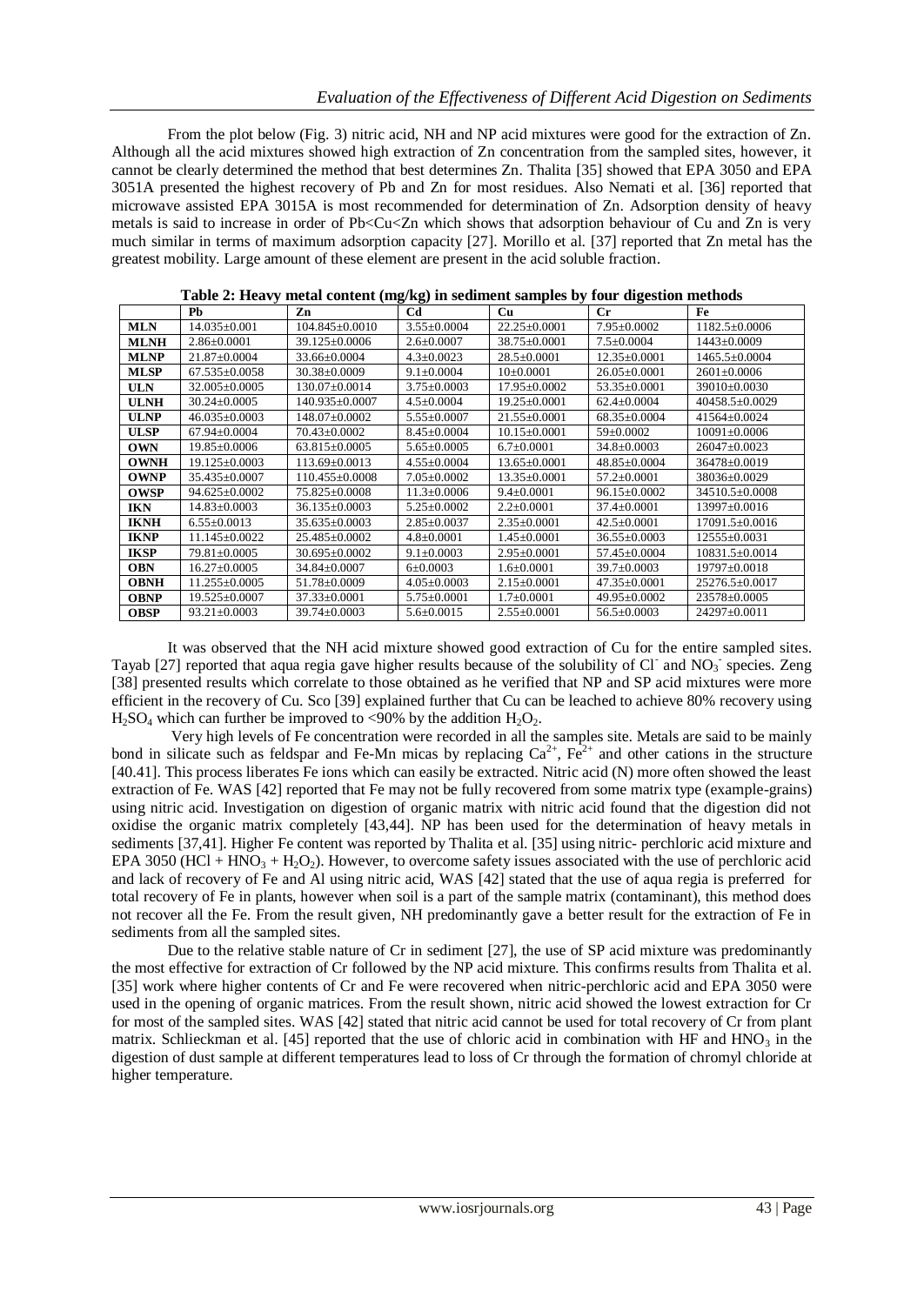

**Figure 3: Plot of Pb, Zn, Cd, Cu, Cr extracted concentrations against acid mixtures**

Table 3 below shows past works on the efficiency of different acid mixtures for determination of metal concentrations in organic samples using standard reference samples. Abreu et al. [46] showed that NH gave the best recoveries for all metals when compared with the use of NP and N. It was clearly shown that nitric acid containing mixtures gave good results for the recovery of Cu with preference to NH which gave higher percentage recoveries. Fe recovery was seen to follow the same trend with NH being the preferred method followed by NP and N. Sulphuric acid containing mixtures gave good results for recoveries of Cr and Cd, alternatively, NH was shown to also give good percentage recoveries. For the recoveries of Zn and Pb, there were variations in results shown below which ranged from NH to NP with optimal results of recovery.

**Table 3: Comparison of acid mixtures for recovery of heavy metals in standard materials NH-Aqua regia, N-Nitric acid, NP- Nitric-Perchloric acid, SP- Sulphuric-Hydrogen peroxide, NS-Nitric-Sulphuric acid**

|                | Abreu et al. <sup>[46]</sup> | Oveyiola et al.[47] | Badran et al.[48] | <b>Present Study</b> |
|----------------|------------------------------|---------------------|-------------------|----------------------|
| C <sub>d</sub> | $NH > NP = N$                | NH>NS>NP>N          | N>NS>NP           | $SP > NP = NH > N$   |
| Cr             | $NH > NP = N$                | NS > NH > N > NP    | N>NS>NP           | SP > NH > NP > N     |
| Cu             | $NH > NP = N$                | NH>NS>NP>N          | NP>N>NS           | NH>NP>N>SP           |
| Pb             | $NH > NP = N$                | $NP > NH > NS = N$  | NP>N>NS           | SP>NP>N>NH           |
| Zn             | $NH > NP = N$                | NH>NS>NP>N          | NP > NS > N       | NP>NH>N>SP           |
| Fe             | $NH > NP = N$                |                     | $NP>N=NS$         | NH>NP>N>SP           |



**Figure 4: Score Plot of Acid Mixtures versus Locations**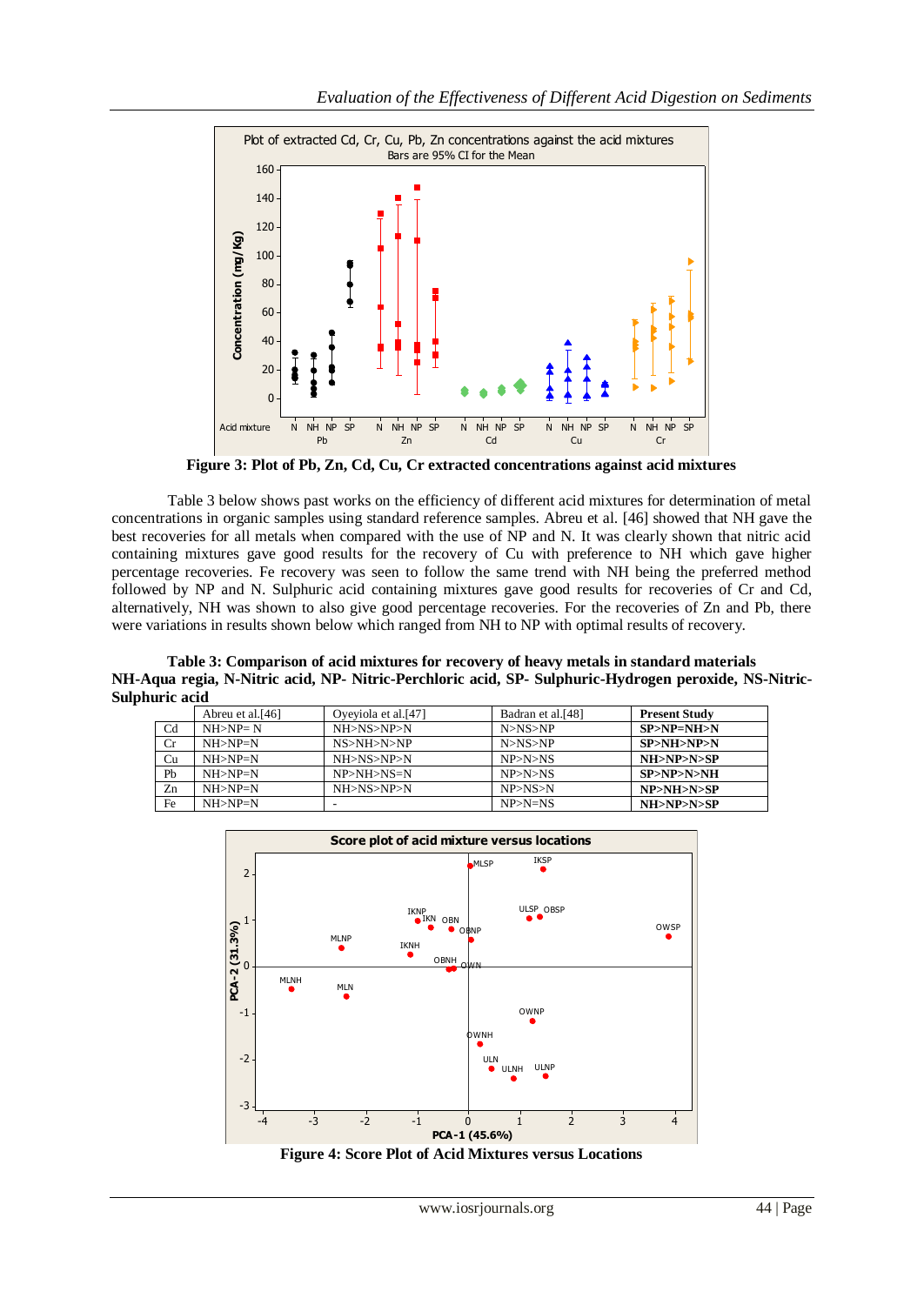The purpose of Principal Component Analysis (PCA) is to reduce a number of observed variables into a relatively smaller number of components. In this present study, PCA was used with the aim of analyzing the extraction efficiency of acid mixtures within the sediments sampled at different locations on Lagos Lagoon. The score plot of the first two components allows for the characterization of the sampling areas according to acid mixtures concentrations. The three principal components (PCs) explained 77.0% of the total variance with the values for PC1, and PC2 of 45.6% and 31.3% respectively. SP acid mixtures exhibited high extraction efficiency of the metals in all the stations, Oko-Baba, Unilag, Mid-lagoon, Ikoyi and Oworonsoki (Fig. 3) and were well differentiated by the higher scores on the first component in the positive part. Sediment samples from Ikoyi and Oko-Baba were separated from other stations in the positive part of the second component suggesting relative good extraction efficiency of acid mixtures NH, NP and N for the regions. Oworonsoki and Unilag sediment samples decomposed by acid mixtures NH, NP and N were clearly separated from other stations in the negative part of the first component suggesting poor/low decomposition (extraction) of metals from sediment of these regions. PC-3 (16.3%) represented NH and N acid mixture in the negative part and NP in the positive part due to geochemical characteristics of sediment from Mid-Lagoon.

The variation of the effectiveness of the different acid mixture used at the different sites could be explained using the soil texture. McLean and Bledsof [49] reported that sandy soil did not retain metal effectively, this correlates with the result given where a less oxidizing reagent NH was gave good results for clayed soil of Mid-lagoon and Oworonsoki which stronger oxidizing mixtures of NP and SP gave better results for clay-loamy soils of Unilag, Ikoyi and Oko-baba.

#### **IV. Recommendation**

The SP acid mixture gave the greatest extraction for Pb, Cd and Cr.  $H_2O_2$  and  $H_2SO_4$  are powerful oxidizers and dehydrating agent. The combination of these two have been said to be the most powerful oxidizing reagent for organic matter in sediment [50] (Polley and Miller, 1955). It was shown that the dissolution of Pb, Cd and Cr using NH acid mixture and nitric acid method were mostly lower compared to the SP and NP acid mixture. This was also shown by Stoeppler et al. [43] who found that digestion of organic matrix using nitric acid did not completely digest the organic matrix and also Monika [51] who stated that aqua regia digestion does not obtain the true content of species. NP and NH gave good results and to some extent nitric acid for the extraction of Zn, Fe and Cu. This is in agreement with Griepink [52] work who reported that addition of strong oxidants  $HClO<sub>3</sub>$  and  $HClO<sub>4</sub>$  to  $HNO<sub>3</sub>$  increases the power of oxidation.

The recoveries of Zn, Cu and Fe in the standard reference material IAEA-158 which ranged from 19- 54% were highest using NP for Zn extraction; NH for Fe and Cu extraction. This indicates that these acid digestion mixtures were not efficient for the extraction of Zn, Cu and Fe. Studies have shown that HF has been used for extraction of heavy metals in sediments and soil because it bonds with silicate to form  $SiF_4$  enabling total digestion [28,29,53,54], however Atgin et al. [55] pointed out that HF can result in damage of the FAAS apparatus. According to Garcia et al. [54], microwave digestion with HF can decrease the recovery of some chemical element due to the formation of calcium fluoro-aluminates or precipitate calcium. Also the PTFE material used in HF digestion is expensive and when used repeatedly, the seemly stable inert vessel may gradually increase its surface area (cracks) into which part of the digest diffuses losses and memory effect [52].

#### **V. Conclusion**

The choice of extractants should depend on the aim of the study, type of contaminants, properties of the extractants and experimental conditions. Unfortunately, there was no digestion method which was widely efficient in the extraction of all the metals. This is due to the differing characteristic of each metal in sediment. The advantages of safety, short digestion time, less acid consumption, and high extraction efficiencies should be put into consideration in heavy metal determination. For every metal a possible optimal digestion technique has been recommended. Most of the sediment samples analysed showed that SP acid mixture was efficient for the determination of Pb, Cd and Cr. NP, NH and also nitric acid mixture are recommended for the qualitative determination of Zn, Cu and Fe. However perchloric acid may cause severe explosion if used with large amount of oxidizable matter. It is recommended to use this acid to complete digestion by adding in later stage of digestion.

#### **Reference**

- [1]. D.A. Wright and P. Welbourn, Environmental Toxicology (Cambridge University Press, Cambridge: U.K, 2002).
- [2]. P.K. Krishnakumar, E. Casillas and U. Varanasi, Effect of Environmental Contaminants on the Health of Mytilusedulis from Puget-Sound, Washington, USA .1. Cytochemical Measures of Lysosomal Responses in the Digestive Cells Using Automatic Image-Analysis. Marine Ecology-Progress Series 106, 1994, 249-261.
- [3]. C.D. Wren, H.R. McCrimmon, and B.R. Loescher, Examination of Bioaccumulation and Bio magnification of Metals in a Precambrian Shield Lake ,Water, Air, and Soil Pollution 19, 1983, 277-291.
- [4]. O.O. Aspholm, and K. Hylland, Metallothionein in green sea urchins (Strongylocentrotus droebachiensis) as a biomarker for metal exposure, Marine Environmental Research 46, 1998, 537-540.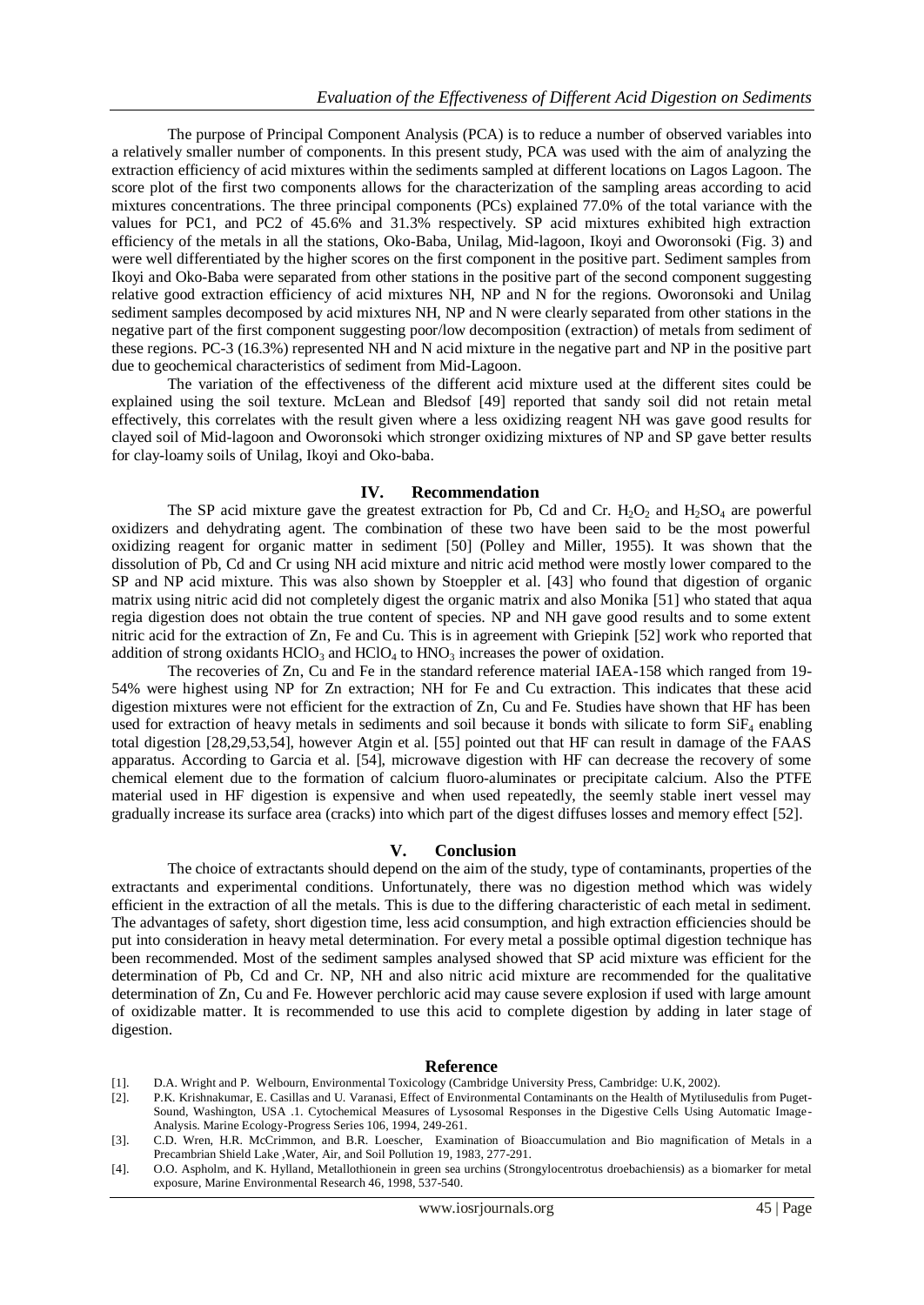- [5]. C.A. Downs, J.E. Fauth and C.M. Woodley, Assessing the health of grass shrimp (Palaeomonete spugio) exposed to natural and anthropogenic stressors: A molecular biomarker system, Marine Biotechnology 3, 2001, 380-397.
- [6]. F. Regoli, D. Pellegrini, G.W. Winston, S. Gorbi, S. Giuliani, C. Virno-Lamberti and S. Bomdadre, Application of biomarkers for assessing the biological impact of dredged materials in the Mediterranean: the relationship between antioxidant responses and susceptibility to oxidative stress in the red mullet (Mullus barbatus), Marine Pollution Bulletin 44, 2002, 912-922.
- [7]. W.G. Landis, and Y. Ming-Ho, Introduction to Environmental Toxicology: Impacts of Chemicals upon Ecological Systems (CRC Press, Lewis Publishers, Boca Raton, FL, 2003).
- [8]. H. Bradl, Heavy Metals in the Environment: Origin, Interaction and Remediation (Elsevier/Academic Press, London, 2005).
- [9]. B.A. Zarcinas, B. Cartwright, L.R. Spouncer, Nitric acid digestion and multi-element analysis of plant material by inductively coupled plasma spectrometry, Commun. Soil Sci. Plant Anal. 18, 1987, 131-146.
- [10]. L.R. Hossner, Dissolution for Total Elemental Analysis, in D.L. Sparks et al. (Eds), Methods of Soil Analysis, Part 3, Chemical Methods, SSSA Book Series No. 5 (ASA and SSSA ,Madison, WI: U.S.A, 1996) 49–64.
- [11]. M. Hoenig, Critical discussion of trace element analysis of plant matrices, Sci. Total Environ. 176, 1995, 85–91.
- [12]. R.E. Burau, Lead, in A.L. Page et al. (Eds), Methods of Soil Analysis, Part 2, Chemical and Microbiological Properties, 2nd ed., Agron. Monogr. Vol. 9 (ASA and SSSA, Madison, WI: U.S.A, 1982) 347–366.
- [13]. H.M. Reisenauer, Chromium, in A.L. Page et al. (Eds), Methods of Soil Analysis, Part 2,Chemical and Microbiological Properties, 2nd Ed., Agron. Monogr. Vol. 9 (ASA and SSSA, Madison, WI: U.S.A, 1982) 337–346.
- [14]. T.T. Gorsuch, Radiochemical investigations on the recovery for analysis of trace elements in organic and biological materials, Analyst 84, 1959, 135–173.
- [15]. B.A. Zarcinas, B. Cartwright, Analysis of soil and plant material by inductively coupled plasma-optical emission spectrometry, CSIRO Aust. Div. Soils Tech. Paper No. 45, 1983, 1–36.
- [16]. D.E. Baker, and M.C. Amacher, Nickel, Copper, Zinc and Cadmium, in A.L. Page et al. (Eds), Methods of Soil Analysis, Part 2, Chemical and Microbiological Properties, 2nd Ed., Agron.Monogr. Vol. 9 (ASA and SSSA, Madison, WI: U.S.A, 1982) 323–336.
- [17]. S.P. McGrath and C.H. Cunliffe, A Simplified Method for the Extraction of the Metals Fe, Zn, Cu, Ni, Cd, Pb, Cr, Co and Mn, Soils and Sewage Sludges. J. Sci. Food Agric. 36, 1985, 794-798.
- [18]. B.W. Tukura, N.L. Usman and H.B. Mohammed, Aqua regia and ethylenediaminetetracetic acid (EDTA) trace metal levels in agricultural soil, Journal of Environmental Chemistry and Ecotoxicology, Vol. 5(11), 2013, 284-291.
- [19]. J. Sastre, A. Sahuquillo, M. Vidal, G. Rauret, Determination of Cd, Cu, Pb and Zn in environmental samples: microwave assisted total digestion versus aqua regia and nitric acid extraction, Anal. Chem. Acta 462, 2002, 59–72.
- [20]. V.D. Zheljazkov and P.R. Warman, Comparison of three digestion methods for the recovery of 17 plant essential nutrients and trace elements from six composts, Compost Sci. Utiliz. 10, 2002, 197–203.
- [21]. G.O. Adewuyi, and A.O. Adeleye, Evaluation of polybrominated diphenyl ethers in sediment of Lagos Lagoon, Nigeria, African Journal of Environmental Science and Technology, 7(7), 2013, 686-693.
- [22]. D. Adeyemi, C. Anyakora, G. Ukpo, A. Adeleye and G. Darko, Evaluation of the levels of organochlorine pesticides residues in water samples of Lagos lagoon using solid phase extraction, Journal of Environmental Chemistry and Ecotoxicology Vol. 3(6), 2011, 160-166.
- [23]. A. Adeleye, D. Adeyemi, J.P. Uyimandu, S. Chigome and C. Anyakora, Evaluation of the level of Polycyclic Aromatic Hydrocarbons in surface and bottom waters of Lagos lagoon, Nigeria, African Journal of Pharmaceutical Sciences and Pharmacy Volume 3, Issue 13(1), 2012, 58-74.
- [24]. P.H Quevauviller, M. Lachica, E. Boratora, A. Gomez, G. Rauret, A. Ure, H. Muntau and J. Fresenius, Certified reference material for the quality control of EDTA- and DTPA-extractable trace metal content in calcareous soil (CRM 600), Anal.Chem. 360, 1998, 505-511.
- [25]. J.B. Jones, and V.W. Case, Sampling, handling and analysing plant tissue samples, In: R.L. Westerman, (Ed), soil testing and plant analysis, third ed. Soil science society of America, book series no. 3 (Madison, Wisconsin, 1990) 389-427.
- [26]. AOAC, AOAC official method of analysis, 15<sup>th</sup> Ed. (Association of official analytical chemists, Arlington, Virginia, 1990) 84-85.
- [27]. R.M. Tayab, Environmental impact of heavy metal pollution in natural aquatic system, A thesis submitted for the degree of doctor of philosophy, 1991.
- [28]. H. Zeng-Yei, C. Zueng-Sang, T. Chen-Chi, T. Chun-Chih, C. Shuang-Fu, L. Chyan-Lan and L. Haw-Tarn, Digestion methods for total heavy metals in sediment and soil, Water, Air, and Soil Pollution 141, 2002, 189–205.
- [29]. W. Yawar, C. Naeem, P. Akhter, I. Rehana and M. Saeed, Assessment of three digestion procedure for zinc contents in Pakistani soil by FAAS, J. Saudi chem. Soc. 14, 2010, 125-129.
- [30]. S.L. Simpson, S.C. Apte and G.E. Batley, Effect of short term re-suspension events on the oxidation of cadmium, lead and zinc sulphide phases in anoxic estuarine sediments, Environmental science and technology 34, 2000, 4533-4537.
- [31]. W. Stumm and P.A Brauner, in G. Skirrow (Ed.) chemical oceanography (academic press NY, 1975) 173-239.
- [32]. Y.Y. Zhuang, H.E. Allen and G.M. Fu, Effect of aeration of sediment on cadmium binding. Environmental toxicology and chemistry 13, 1994717-724.
- [33]. M.T. Schaanning, K. Hylland, D.O. Eriksen, T.D. Bergan, J.S. Gunnarson and J. Skei, Interaction between eutrophication and contaminants II; Mobilization and bioaccumulation of Hg and Cd from marine sediment, Marine Pollution Bulletin 33, 1996, 71-79.
- [34]. D.M. Di Toro, J.D. Mahony, D.J. Hansen, K.J. Scott, A.R. Carlson and G.T. Ankley, Acid volatile sulphide predicts the acute toxicity of cadmium and nickel in sediments, Environmental science and technology 26, 1992, 96-101.
- [35]. FA. Thalita, A.S. Carlos, A.D. Daniela and J.D. Waldete, Influence of digestion methods on the recovery of iron, zinc nickel chromium, cadmium and lead content in eleven organic residues, Rev. bras. Cienc. Solo vol. 38, 2014, 0100-0683.
- [36]. K. Nemati, N.K.A Bakar, M.R.B. Abas, E. Sobhanzadeh and K.H. Low, Comparative study of open system digestion and microwave assisted digestion method for metal determination in shrimp sludge compost, J. Hazard Mater 182, 2010, 453-459.
- [37]. J. Morillo, J. Usero and I. Gracia, Heavy metal distribution in marine sediments from the southwest coast of Spain, Chemosphere 55, 2004, 431-442.
- [38]. H. Zeng-Yei, evaluation of heavy metal contents in nine compost using four digestion methods, Bioresources Technology 95, 2004, 53-59.
- [39]. S.Y. Sco, W.S. Choi, M.J. Kim and T. Tran, Leaching of a Cu-Co ore from Congo using sulphuric acid- hydrogen peroxide leachant, J. Min. Metall. Sect. B-Metall. 49, 2013, 1-7.
- [40]. C.N. Alpers and D.W. Blowes, Environmental geochemistry of sulphide oxidation, ACS symposium series 550, American chemical society, Washington D.C, 1994.
- [41]. W. Shaofeng, J. Yongfeng, W. Shuying, W. Xin, H. Wang, Z. Zhao and B. Liu, Fractionation of heavy metals in shallow marine sediments from Jin Zhou bay, China, Journal of environmental sciences 22(1), 2010, 23-31.